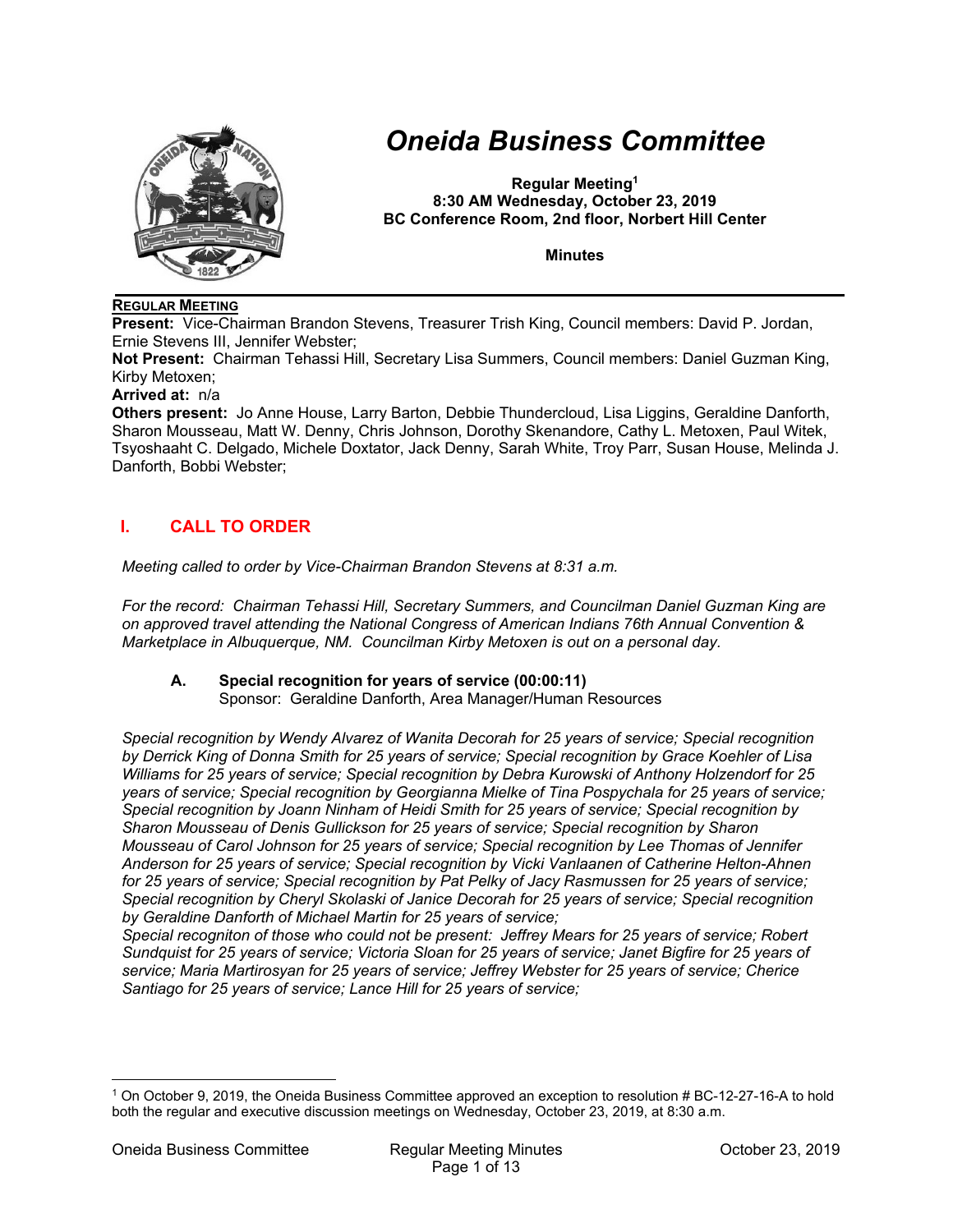#### **II. OPENING (00:23:55)**

*Opening provided by Vice-Chairman Brandon Stevens.* 

## **III. ADOPT THE AGENDA (00:24:28)**

Motion by David P. Jordan to adopt the agenda as presented, seconded by Jennifer Webster. Motion carried:

> Ayes: David P. Jordan, Trish King, Ernie Stevens III, Jennifer Webster Not Present: Daniel Guzman King, Tehassi Hill, Kirby Metoxen, Lisa Summers

#### **IV. OATH OF OFFICE (00:24:54)**

*Oaths of office administered by Councilwoman Jennifer Webster. Racquel Hill, Lisa Huff, Renee Zakhar, Matthew W. Denny, Gerald DeCoteau were present. Patricia Moore was not present.* 

- **A. Oneida Election Board Racquel Hill, Patricia Moore, and Lisa Huff**  Sponsor: Lisa Summers, Secretary
- **B. Oneida Personnel Commission (Pro Tem Members) Renee Zakhar, Matthew W. Denny, and Gerald DeCoteau**  Sponsor: Lisa Summers, Secretary

#### **V. MINUTES**

**A. Approve the October 3, 2019, emergency Business Committee meeting minutes (00:27:44)** 

Sponsor: Lisa Summers, Secretary

Motion by David P. Jordan to approve the October 3, 2019, emergency Business Committee meeting minutes, seconded by Trish King. Motion carried:

 Ayes: David P. Jordan, Trish King, Ernie Stevens III, Jennifer Webster Not Present: Daniel Guzman King, Tehassi Hill, Kirby Metoxen, Lisa Summers

**B. Approve the October 9, 2019, regular Business Committee meeting minutes (00:28:03)** 

Sponsor: Lisa Summers, Secretary

Motion by Jennifer Webster to approve the October 9, 2019, regular Business Committee meeting minutes, seconded by Ernie Stevens III. Motion carried: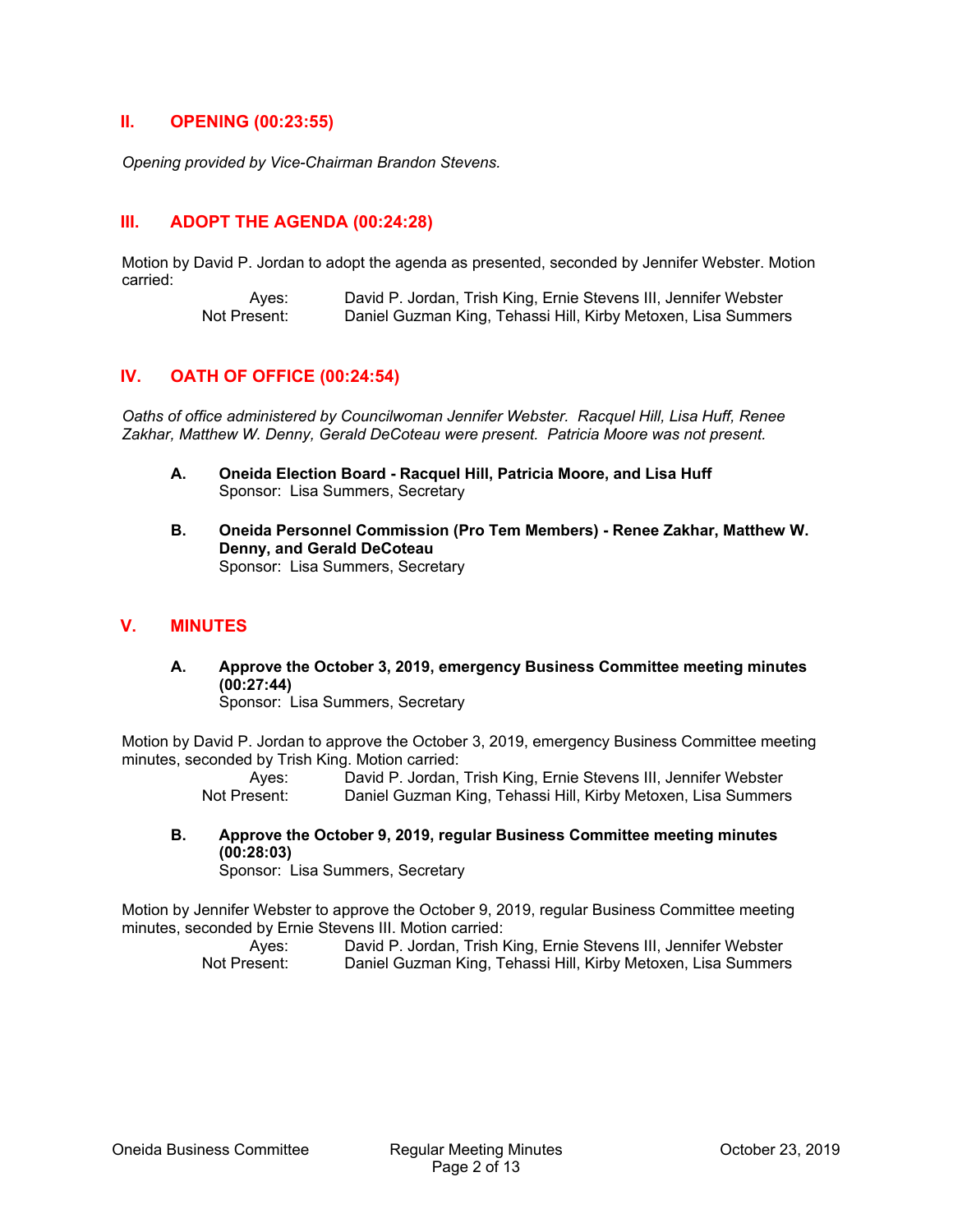## **VI. RESOLUTIONS**

**A. Consider resolution entitled Approval of Use of Economic Development, Diversification and Community Development Fund for Project ED19-022, Central Oneida Site Clean-up (00:28:25)**  Sponsor: Debbie Thundercloud, General Manager

Motion by David P. Jordan to adopt resolution 10-23-19-A Approval of Use of Economic Development, Diversification and Community Development Fund for Project ED19-022, Central Oneida Site Cleanup, seconded by Ernie Stevens III. Motion carried:

> Ayes: David P. Jordan, Trish King, Ernie Stevens III, Jennifer Webster<br>Not Present: Daniel Guzman King, Tehassi Hill, Kirby Metoxen, Lisa Summers Daniel Guzman King, Tehassi Hill, Kirby Metoxen, Lisa Summers

**B. Adopt resolution entitled Authorizing Discretion Regarding Implementation of Children's Code, Chapter 708 (00:30:31)**  Sponsor: Debbie Thundercloud, General Manager

Motion by Jennifer Webster to adopt resolution 10-23-19-B Authorizing Discretion Regarding Implementation of Children's Code, Chapter 708, seconded by Ernie Stevens III. Motion carried:

> Ayes: David P. Jordan, Trish King, Ernie Stevens III, Jennifer Webster Not Present: Daniel Guzman King, Tehassi Hill, Kirby Metoxen, Lisa Summers

#### **VII. APPOINTMENTS**

**A. Determine next steps regarding one (1) vacancy - Oneida Police Commission term ending July 31, 2023 (00:31:45); (01:46:30)**  Sponsor: Lisa Summers, Secretary

Motion by Jennifer Webster to table this item until after exective session, seconded by David P. Jordan. Motion carried:

> Ayes: David P. Jordan, Trish King, Ernie Stevens III, Jennifer Webster Not Present: Daniel Guzman King, Tehassi Hill, Kirby Metoxen, Lisa Summers

*Item VIII.A.1. is addressed next.* 

Motion by David P. Jordan to take this item from the table , seconded by Trish King. Motion carried: Ayes: David P. Jordan, Trish King, Ernie Stevens III, Jennifer Webster Not Present: Daniel Guzman King, Tehassi Hill, Kirby Metoxen, Lisa Summers

Motion by David P. Jordan to appoint Lois Strong to the Oneida Police Commission with term ending July 31, 2023, seconded by Trish King. Motion carried:

| David P. Jordan, Trish King                                   |
|---------------------------------------------------------------|
| Jennifer Webster                                              |
| Ernie Stevens III                                             |
| Daniel Guzman King, Tehassi Hill, Kirby Metoxen, Lisa Summers |
|                                                               |

*Item XIII. is addressed next.*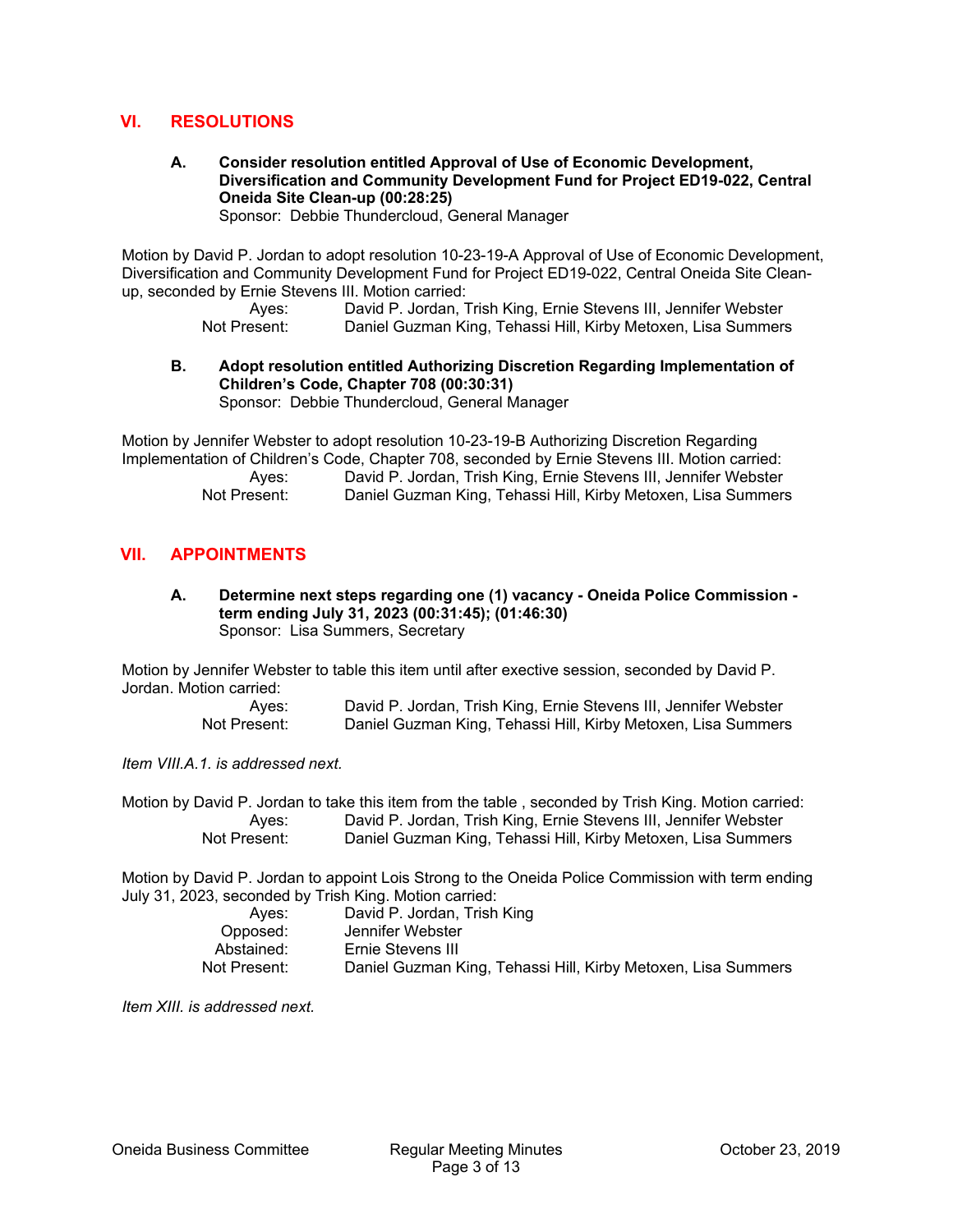## **VIII. STANDING COMMITTEES**

#### **A. FINANCE COMMITTEE**

**1. Accept the October 1, 2019, regular Finance Committee meeting minutes (00:32:14)** 

Sponsor: Trish King, Treasurer

Motion by David P. Jordan to accept the October 1, 2019, regular Finance Committee meeting minutes, seconded by Jennifer Webster. Motion carried:

Ayes: David P. Jordan, Trish King, Ernie Stevens III, Jennifer Webster<br>Not Present: Daniel Guzman King, Tehassi Hill, Kirby Metoxen, Lisa Summers Daniel Guzman King, Tehassi Hill, Kirby Metoxen, Lisa Summers

**2. Accept the October 14, 2019, regular Finance Committee meeting minutes (00:32:36)** 

Sponsor: Trish King, Treasurer

Motion by Jennifer Webster to accept the October 14, 2019, regular Finance Committee meeting minutes, seconded by David P. Jordan. Motion carried:

 Ayes: David P. Jordan, Trish King, Ernie Stevens III, Jennifer Webster Not Present: Daniel Guzman King, Tehassi Hill, Kirby Metoxen, Lisa Summers

#### **B. LEGISLATIVE OPERATING COMMITTEE**

**1. Accept the October 2, 2019, regular Legislative Operating Committee meeting minutes (00:32:58)**  Sponsor: David P. Jordan, Councilman

Motion by Jennifer Webster to accept the October 2, 2019, regular Legislative Operating Committee meeting minutes, seconded by Ernie Stevens III. Motion carried:

 Ayes: David P. Jordan, Trish King, Ernie Stevens III, Jennifer Webster Not Present: Daniel Guzman King, Tehassi Hill, Kirby Metoxen, Lisa Summers

**2. Accept the Children's Code Implementation October 2019 quarterly update (00:36:06)** 

Sponsor: David P. Jordan, Councilman

Motion by Jennifer Webster to accept the Children's Code Implementation October 2019 quarterly update, noting this is the final update, seconded by David P. Jordan. Motion carried: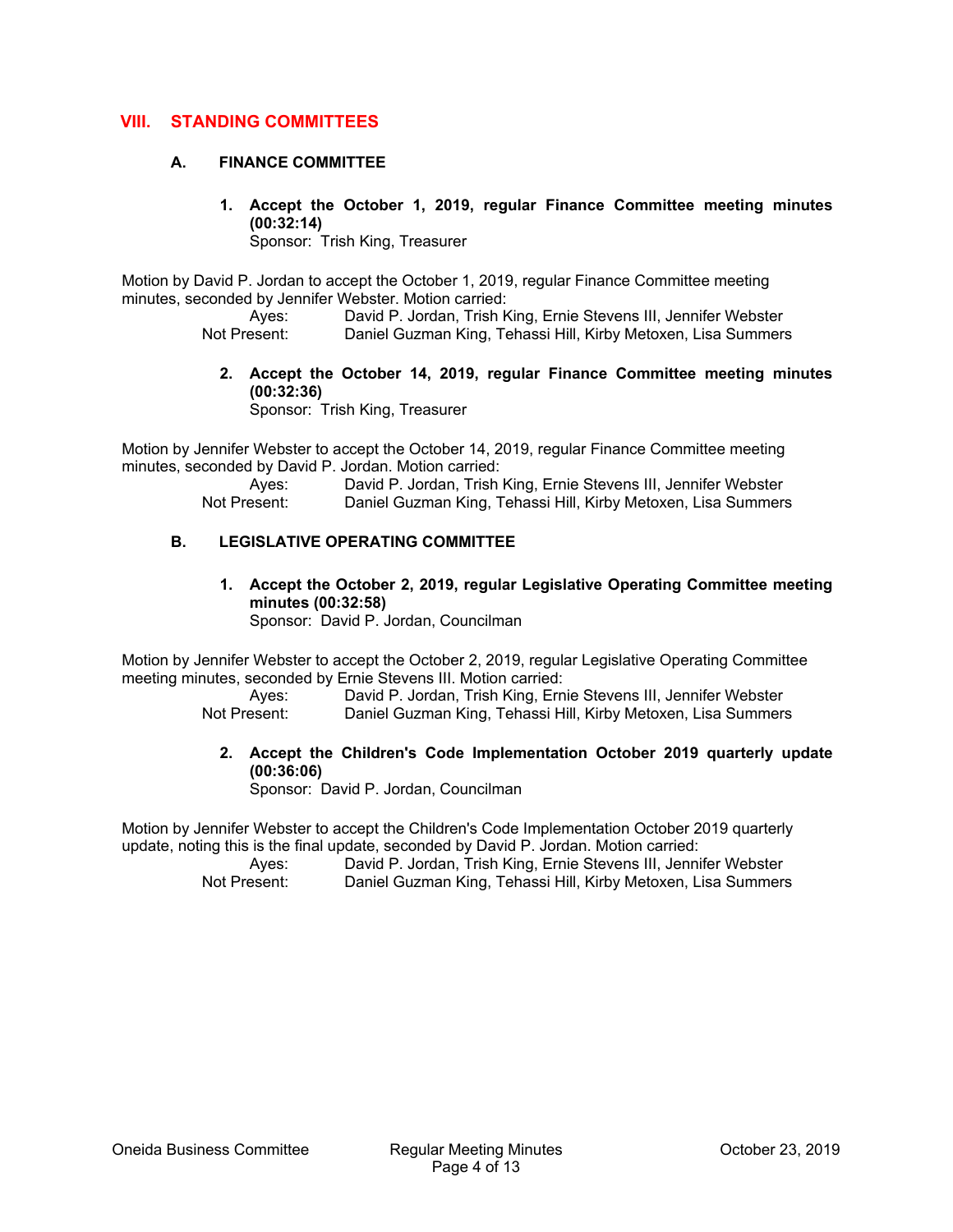**3. Approve the Oneida Environmental Resource Board bylaws amendments (00:40:39)** 

Sponsor: David P. Jordan, Councilman

Motion by Jennifer Webster to approve the Oneida Environmental Resource Board bylaws amendments, seconded by Trish King. Motion carried:

 Ayes: David P. Jordan, Trish King, Ernie Stevens III, Jennifer Webster Not Present: Daniel Guzman King, Tehassi Hill, Kirby Metoxen, Lisa Summers

**4. Approve the Oneida Land Claims Commission bylaws amendments (00:51:39)**  Sponsor: David P. Jordan, Councilman

Motion by Ernie Stevens III to approve the Oneida Land Claims Commission bylaws amendments, seconded by Trish King. Motion carried:

 Ayes: David P. Jordan, Trish King, Ernie Stevens III, Jennifer Webster Not Present: Daniel Guzman King, Tehassi Hill, Kirby Metoxen, Lisa Summers

**5. Approve the Oneida Personnel Commission bylaws amendments (01:05:45)**  Sponsor: David P. Jordan, Councilman

Motion by Jennifer Webster to approve the Oneida Personnel Commission bylaws amendments, seconded by Trish King. Motion carried:

 Ayes: David P. Jordan, Trish King, Ernie Stevens III, Jennifer Webster Not Present: Daniel Guzman King, Tehassi Hill, Kirby Metoxen, Lisa Summers

## **IX. TRAVEL REPORTS**

**A. Approve the travel report - Councilman Kirby Metoxen - Treaty Days - Bayfield, WI - September 29-30, 2019 (01:07:40)**  Sponsor: Kirby Metoxen, Councilman

Motion by Jennifer Webster to approve the travel report from Councilman Kirby Metoxen for Treaty Days in Bayfield, WI - September 29-30, 2019, seconded by Ernie Stevens III. Motion carried: Ayes: David P. Jordan, Trish King, Ernie Stevens III, Jennifer Webster Not Present: Daniel Guzman King, Tehassi Hill, Kirby Metoxen, Lisa Summers

**B. Approve the travel report - Councilman Kirby Metoxen - Repatriation of Oneida Children from Carlisle Boarding School - Hudson, WI - October 5-6, 2019 (01:08:14)**  Sponsor: Kirby Metoxen, Councilman

Motion by David P. Jordan to approve the travel report from Councilman Kirby Metoxen for the Repatriation of Oneida Children from Carlisle Boarding School in Hudson, WI - October 5-6, 2019, noting the cost was for mileage reibursement only, seconded by Trish King. Motion carried:

| Aves:        | David P. Jordan, Trish King, Ernie Stevens III, Jennifer Webster |  |  |  |
|--------------|------------------------------------------------------------------|--|--|--|
| Not Present: | Daniel Guzman King, Tehassi Hill, Kirby Metoxen, Lisa Summers    |  |  |  |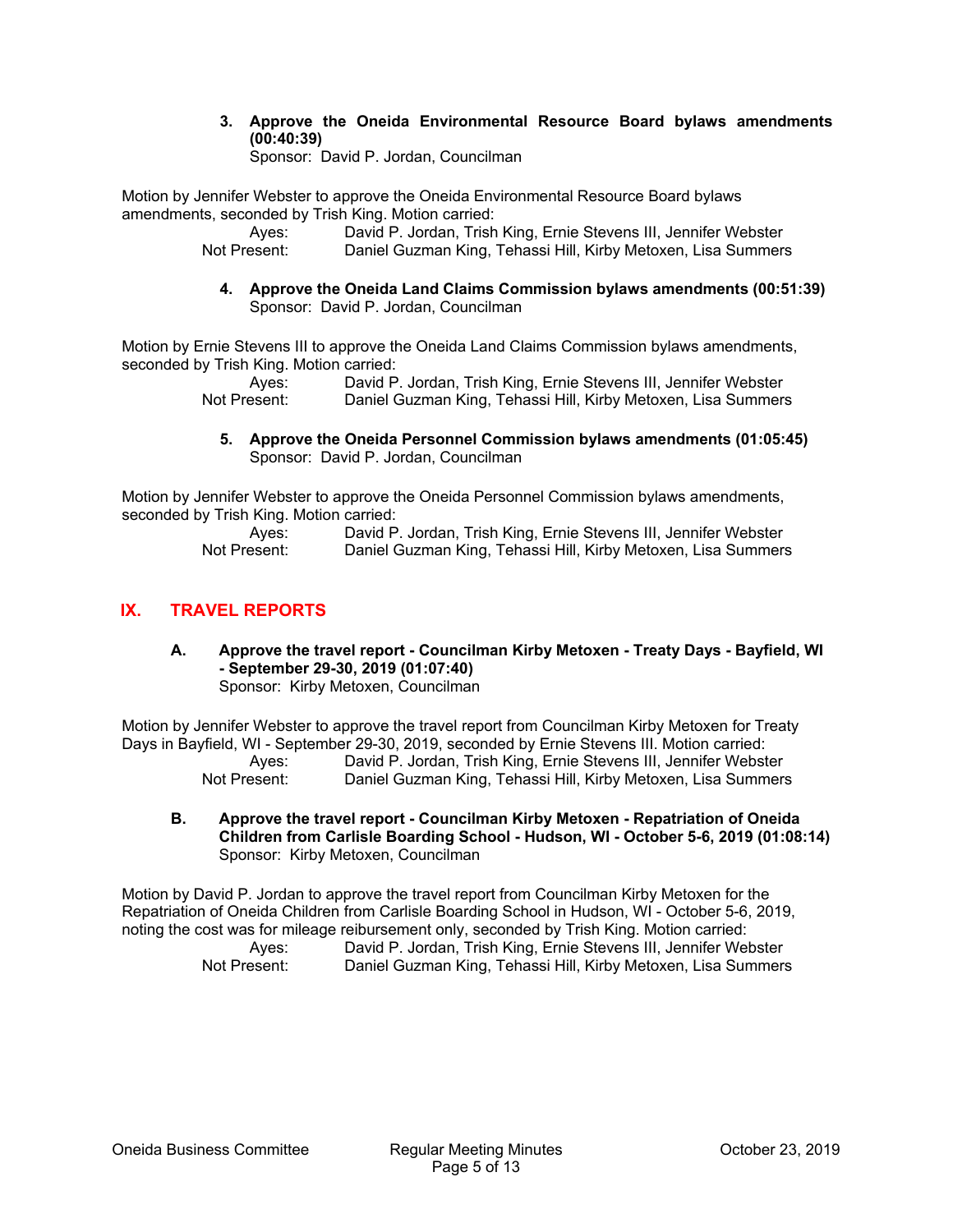**C. Approve the travel report and one (1) additional action - Treasurer Trish King - 2019 Fall Finance & Tribal Economies Conference - Prior Lake, MN - October 6-9, 2019 (01:08:50)**  Sponsor: Trish King, Treasurer

Motion by David P. Jordan to approve the travel report from Treasurer Trish King for the 2019 Fall Finance & Tribal Economies Conference in Prior Lake, MN - October 6-9, 2019, seconded by Ernie Stevens III. Motion carried:

> Ayes: David P. Jordan, Trish King, Ernie Stevens III, Jennifer Webster Not Present: Daniel Guzman King, Tehassi Hill, Kirby Metoxen, Lisa Summers

Motion by Jennifer Webster to send the General Welfare [Exclusion] topic to the November 19, 2019, Business Committee work session and request the Chief Financial Officer to provide an updated report regarding the status of his research and needed next steps to implement General Welfare [Exclusion provisions] within the Oneida Nation, seconded by Ernie Stevens III. Motion carried:

> Ayes: David P. Jordan, Trish King, Ernie Stevens III, Jennifer Webster Not Present: Daniel Guzman King, Tehassi Hill, Kirby Metoxen, Lisa Summers

**D. Approve the travel report - Councilman Daniel Guzman King - AISES National Conference - Milwaukee, WI - October 9-12 2019 (01:14:46)**  Sponsor: Daniel Guzman King, Councilman

Motion by Jennifer Webster to approve the travel report from Councilman Daniel Guzman King for the AISES National Conference in Milwaukee, WI - October 9-12 2019, seconded by Trish King. Motion carried:

 Ayes: David P. Jordan, Trish King, Ernie Stevens III, Jennifer Webster Not Present: Daniel Guzman King, Tehassi Hill, Kirby Metoxen, Lisa Summers

## **X. TRAVEL REQUESTS**

**A. Approve the travel request in accordance with § 216.16-1 - Five (5) Oneida Gaming Commission members/staff - Tours and Wisconsin Gaming Regulators Association - Madison, WI - November 13-14, 2019 (01:15:15)**  Sponsor: Mark A. Powless, Chair/Oneida Gaming Commission

Motion by Jennifer Webster to approve the travel request in accordance with § 216.16-1 for five (5) Oneida Gaming Commission members/staff to attend Tours and Wisconsin Gaming Regulators Association meeting in Madison, WI - November 13-14, 2019, seconded by David P. Jordan. Motion carried: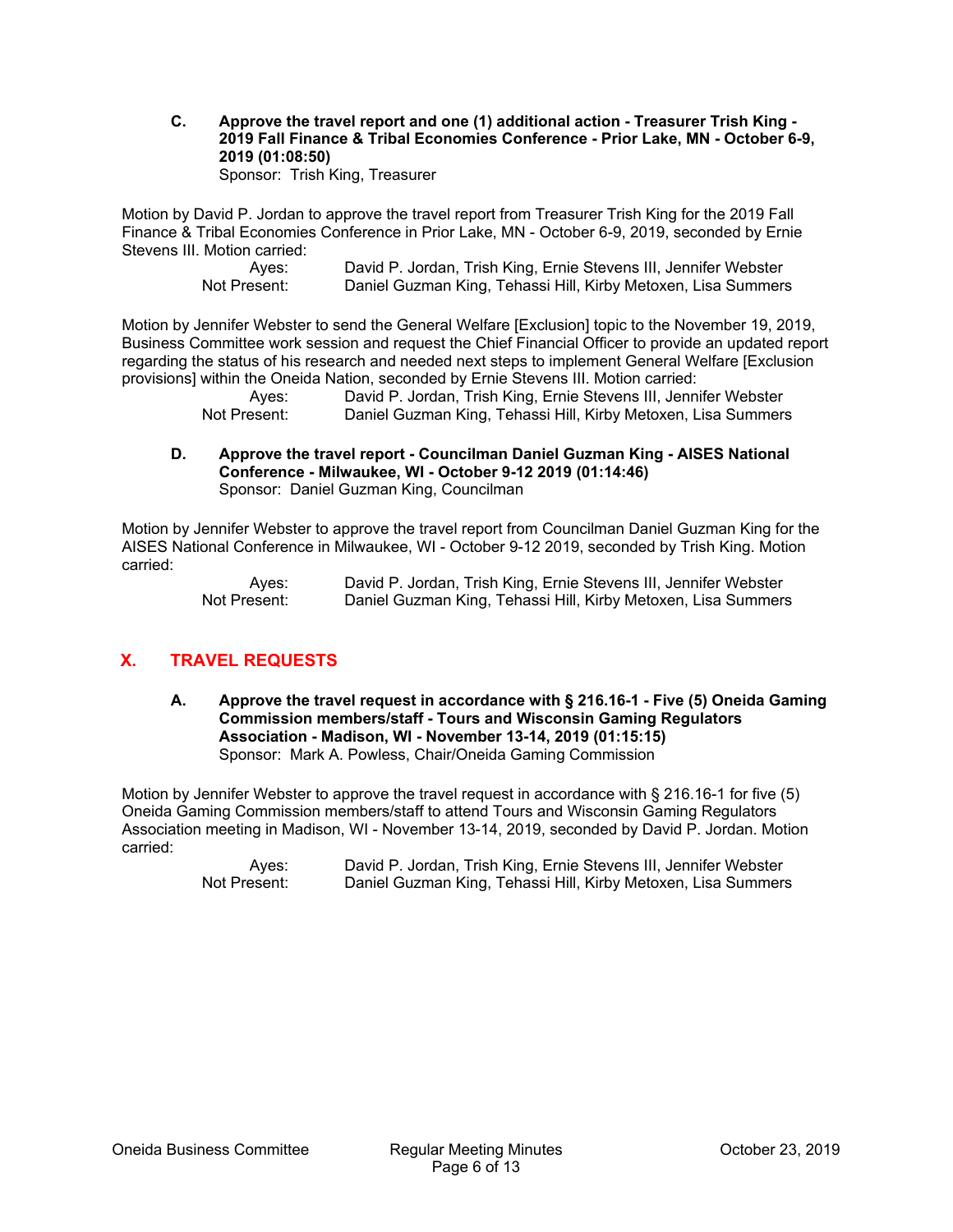**B. Approve the travel request - Councilwoman Jennifer Webster - Administration of Children & Families Tribal Advisory Committee meeting - Washington DC - November 17-22, 2019 (01:16:23)**  Sponsor: Jennifer Webster, Councilwoman

Motion by David P. Jordan to approve the travel request for Councilwoman Jennifer Webster to attend the Administration of Children & Families Tribal Advisory Committee meeting in Washington DC - [corrected dates] November 19-21, 2019, seconded by Trish King. Motion carried:

|                                | $\sim$ . The concept the component $\sim$ $\sim$ . The conception of the concept $\sim$ $\sim$ $\sim$ $\sim$                                  |
|--------------------------------|-----------------------------------------------------------------------------------------------------------------------------------------------|
| Aves:                          | David P. Jordan, Trish King, Ernie Stevens III                                                                                                |
| Abstained:                     | Jennifer Webster                                                                                                                              |
| <b>Alle A. Processing Line</b> | $\mathbf{D}$ and all $\mathbf{D}$ compared to $\mathbf{L}$ and $\mathbf{L}$ and $\mathbf{L}$ are all the following the following $\mathbf{L}$ |

Not Present: Daniel Guzman King, Tehassi Hill, Kirby Metoxen, Lisa Summers

**C. Enter the e-poll results into the record regarding the approved BC SOP exception and the approved travel request in accordance with § 216.16-1 for four (4) Oneida Gaming Commission members/staff (01:18:26)**  Sponsor: Lisa Summers, Secretary

Motion by David P. Jordan to enter the e-poll results into the record regarding the approved BC SOP exception and the approved travel request in accordance with § 216.16-1 for four (4) Oneida Gaming Commission members/staff, seconded by Trish King. Motion carried:

 Ayes: David P. Jordan, Trish King, Ernie Stevens III, Jennifer Webster Not Present: Daniel Guzman King, Tehassi Hill, Kirby Metoxen, Lisa Summers

## **XI. NEW BUSINESS**

**A. Schedule a special Business Committee meeting on December 13, 2019, at 9:00 a.m. (01:18:56)**  Sponsor: David P. Jordan, Councilman

Motion by Jennifer Webster to schedule a special Business Committee meeting on December 13, 2019, at 9:00 a.m., seconded by David P. Jordan. Motion carried:

 Ayes: David P. Jordan, Trish King, Ernie Stevens III, Jennifer Webster Not Present: Daniel Guzman King, Tehassi Hill, Kirby Metoxen, Lisa Summers

#### **B. CIP # 15-002 Oneida Community Wells - Approve three (3) actions (01:19:39)**  Sponsor: Debbie Thundercloud, General Manager

Motion by Jennifer Webster to approve a procedural exception to forgo Phase II of the CIP process of routing the CIP Package to the various review entities, to approve the CIP Package for project CIP #15-002 Oneida Community Wells, and to activate \$1,877,000 from the approved FY2019 CIP Budget for CIP # 15-002 Oneida Community Wells, seconded by Ernie Stevens III. Motion carried:

 Ayes: David P. Jordan, Trish King, Ernie Stevens III, Jennifer Webster Not Present: Daniel Guzman King, Tehassi Hill, Kirby Metoxen, Lisa Summers

#### **C. CIP #16-008 O.F.F. Facility Improvements - Activate FY-2020 funds (01:29:04)**  Sponsor: Debbie Thundercloud, General Manager

Motion by Jennifer Webster to activate \$736,000 from the approved FY2020 CIP Budget for CIP #16- 008 O.F.F. Facility Improvements, seconded by Ernie Stevens III. Motion carried: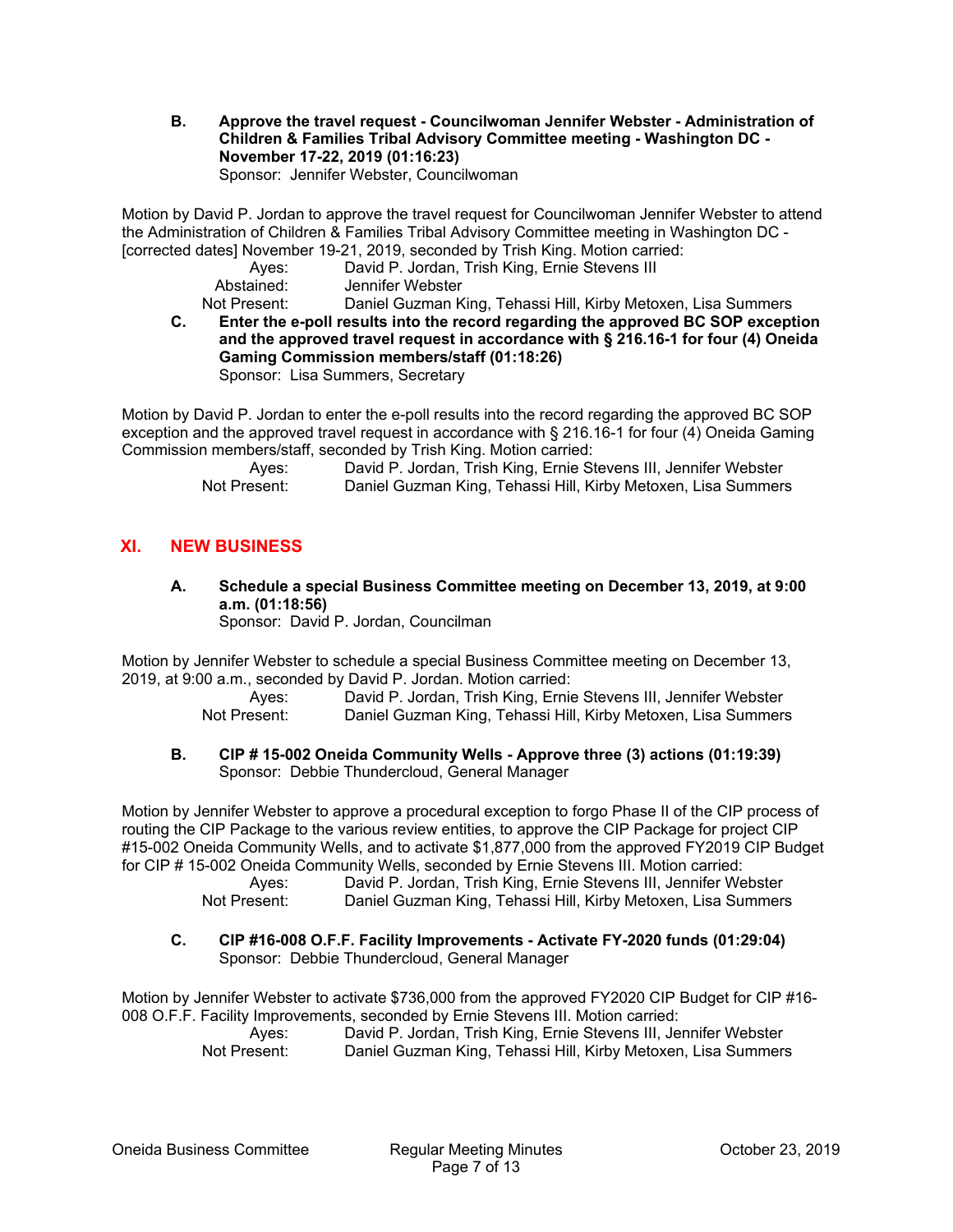**D. CIP # 18-010 Food Distribution Store Concept - Activate FY-2020 funds (01:30:06)**  Sponsor: Debbie Thundercloud, General Manager

Motion by Ernie Stevens III to activate \$53,000 from the approved FY2020 CIP Budget for CIP # 18- 010 Food Distribution Store Concept, seconded by David P. Jordan. Motion carried:

 Ayes: David P. Jordan, Trish King, Ernie Stevens III, Jennifer Webster Not Present: Daniel Guzman King, Tehassi Hill, Kirby Metoxen, Lisa Summers

**E. Approve two (2) actions regarding the 2020 Business Committee Standing Meeting Schedule (01:31:10)**  Sponsor: Lisa Summers, Secretary

Motion by Jennifer Webster to approve the 2020 BC Standing Meeting Schedule including exceptions to resolutions # BC-12-27-16-A and BC-09-27-17-D in November 2020 and to any revisions to the 2020 BC Standing Meeting Schedule to the BC Work Session agenda as information, seconded by Trish King. Motion carried:

> Ayes: David P. Jordan, Trish King, Ernie Stevens III, Jennifer Webster Not Present: Daniel Guzman King, Tehassi Hill, Kirby Metoxen, Lisa Summers

**F. Approve the 2020 Reporting Schedules (01:32:56)**  Sponsor: Lisa Summers, Secretary

Motion by David P. Jordan to approve the 2020 Reporting Schedules, seconded by Jennifer Webster. Motion carried:

> Ayes: David P. Jordan, Trish King, Ernie Stevens III, Jennifer Webster Not Present: Daniel Guzman King, Tehassi Hill, Kirby Metoxen, Lisa Summers

**G. Approve two (2) actions regarding the annual inspection report (01:33:42)**  Sponsor: Debbie Thundercloud, General Manager

Motion by David P. Jordan to approve the information packet in compliance with Oneida Nation and the State of Wisconsin Gaming Compact of 1991 and to authorize the Chairman to sign the enclosed letter signaling that the information packet has been approved by the OBC and authorizing the Oneida Gaming Commission to submit such information to the State of Wisconsin, seconded by Ernie Stevens III. Motion carried: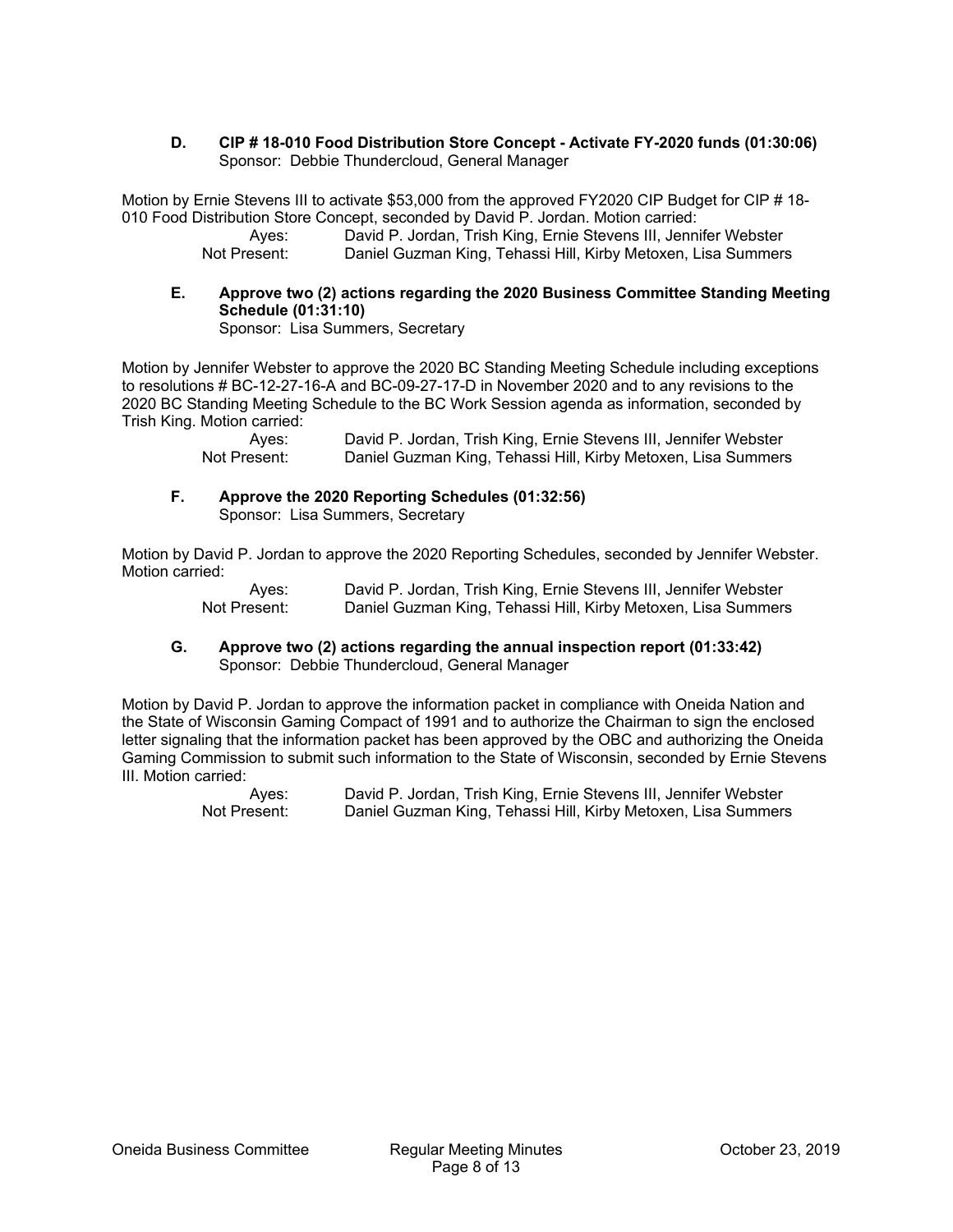## **XII. EXECUTIVE SESSION (01:34:34)**

Motion by David P. Jordan to go into executive session at 10:05 a.m., seconded by Jennifer Webster. Motion carried:

> Ayes: David P. Jordan, Trish King, Ernie Stevens III, Jennifer Webster<br>Not Present: Daniel Guzman King, Tehassi Hill, Kirby Metoxen, Lisa Summers Daniel Guzman King, Tehassi Hill, Kirby Metoxen, Lisa Summers

*The Oneida Business Committee, by consensus, recessed for lunch from 12:13 p.m. to 1:30 p.m.* 

*Meeting called to order by Vice-Chairman Brandon Stevens at 1:30 p.m.* 

#### *Roll call for the record:*

*Present: Councilman David P. Jordan; Treasurer Trish King; Vice-Chairman Brandon Stevens; Councilman Ernie Stevens III; Councilwoman Jennifer Webster; Not Present: Councilman Daniel Guzman King; Chairman Tehassi Hill; Councilman Kirby Metoxen; Secretary Lisa Summers;* 

Motion by Jennifer Webster to come out of executive session at 3:32 p.m., seconded by Trish King. Motion carried:

| Aves:        | David P. Jordan, Trish King, Ernie Stevens III, Jennifer Webster |
|--------------|------------------------------------------------------------------|
| Not Present: | Daniel Guzman King, Tehassi Hill, Kirby Metoxen, Lisa Summers    |

#### **A. REPORTS**

**1. Accept the Community & Economic Development FY-2019 4th quarter executive report (01:35:36)** 

Sponsor: Debbie Thundercloud, General Manager

Motion by Jennifer Webster to accept the Community & Economic Development FY-2019 4th quarter executive report, seconded by Ernie Stevens III. Motion carried:

> Ayes: David P. Jordan, Trish King, Ernie Stevens III, Jennifer Webster Not Present: Daniel Guzman King, Tehassi Hill, Kirby Metoxen, Lisa Summers

**2. Accept the Governmental Services FY-2019 3rd quarter executive report (01:36:05)** 

Sponsor: Debbie Thundercloud, General Manager

Motion by Jennifer Webster to accept the Governmental Services FY-2019 3rd quarter executive report, seconded by Ernie Stevens III. Motion carried:

> Ayes: David P. Jordan, Trish King, Ernie Stevens III, Jennifer Webster Not Present: Daniel Guzman King, Tehassi Hill, Kirby Metoxen, Lisa Summers

**3. Accept the Internal Services FY-2019 3rd quarter executive report (01:36:25)**  Sponsor: Debbie Thundercloud, General Manager

Motion by Ernie Stevens III to accept the Internal Services FY-2019 3rd quarter executive report, seconded by Trish King. Motion carried: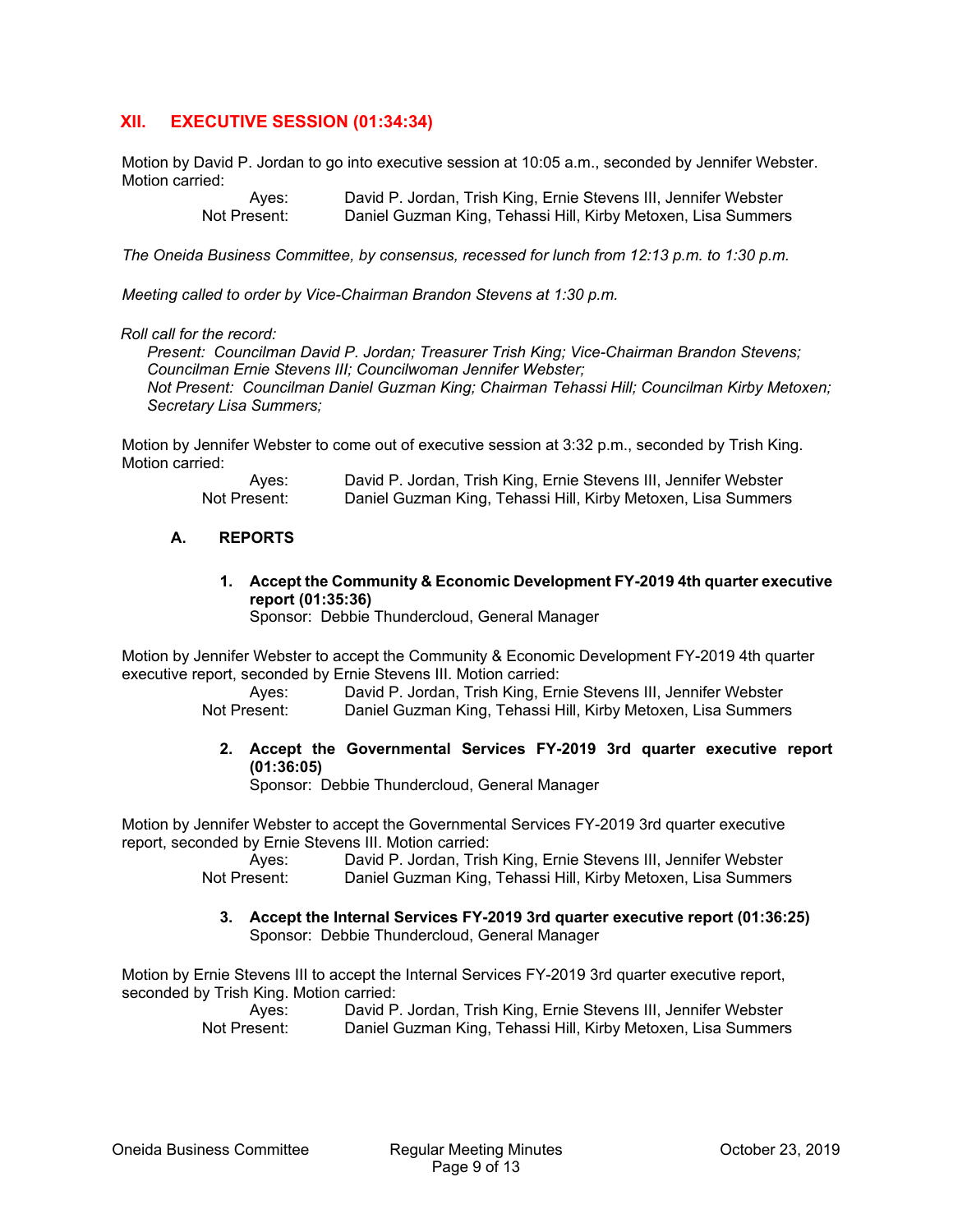## **4. Accept the Chief Counsel report (01:36:48)**

Sponsor: Jo Anne House, Chief Counsel

Motion by Jennifer Webster to accept the Chief Counsel report, seconded by Trish King. Motion carried:

 Ayes: David P. Jordan, Trish King, Ernie Stevens III, Jennifer Webster Not Present: Daniel Guzman King, Tehassi Hill, Kirby Metoxen, Lisa Summers

Motion by Jennifer Webster to retro-approve the attorney contract – Husch Blackwell LLP – file # 2019- 1188 to October 14, 2019, seconded by Trish King. Motion carried:

 Ayes: David P. Jordan, Trish King, Ernie Stevens III, Jennifer Webster Not Present: Daniel Guzman King, Tehassi Hill, Kirby Metoxen, Lisa Summers

#### **5. Accept the Chief Financial Officer October 2019 report (01:37:40)**  Sponsor: Larry Barton, Chief Financial Officer

Motion by David P. Jordan to accept the Chief Financial Officer October 2019 report, seconded by Trish King. Motion carried:

 Ayes: David P. Jordan, Trish King, Ernie Stevens III, Jennifer Webster Not Present: Daniel Guzman King, Tehassi Hill, Kirby Metoxen, Lisa Summers

## **6. Accept the Intergovernmental Affairs, Communications, and Self-Governance October 2019 report (01:37:57)**

Sponsor: Melinda J. Danforth, Director/Intergovernmental Affairs

Motion by Jennifer Webster to accept the Intergovernmental Affairs, Communications, and Self-Governance October 2019 report and to approve the four (4) additional actions listed in the report, seconded by David P. Jordan. Motion carried:

 Ayes: David P. Jordan, Trish King, Ernie Stevens III, Jennifer Webster Not Present: Daniel Guzman King, Tehassi Hill, Kirby Metoxen, Lisa Summers

## **B. STANDING ITEMS**

#### **1. ONEIDA GOLF ENTERPRISE CORPORATION - LADIES PROFESSIONAL GOLF ASSOCIATION**

#### **a. Defer the Thornberry Creek LPGA Classic September/October 2019 report to the November 13, 2019, regular Business Committee meeting (01:39:16)**

Motion by Ernie Stevens III to defer the Thornberry Creek LPGA Classic September/October 2019 report to the November 13, 2019, regular Business Committee meeting [agenda], seconded by David P. Jordan. Motion carried:

| Ayes:        | David P. Jordan, Trish King, Ernie Stevens III, Jennifer Webster |
|--------------|------------------------------------------------------------------|
| Not Present: | Daniel Guzman King, Tehassi Hill, Kirby Metoxen, Lisa Summers    |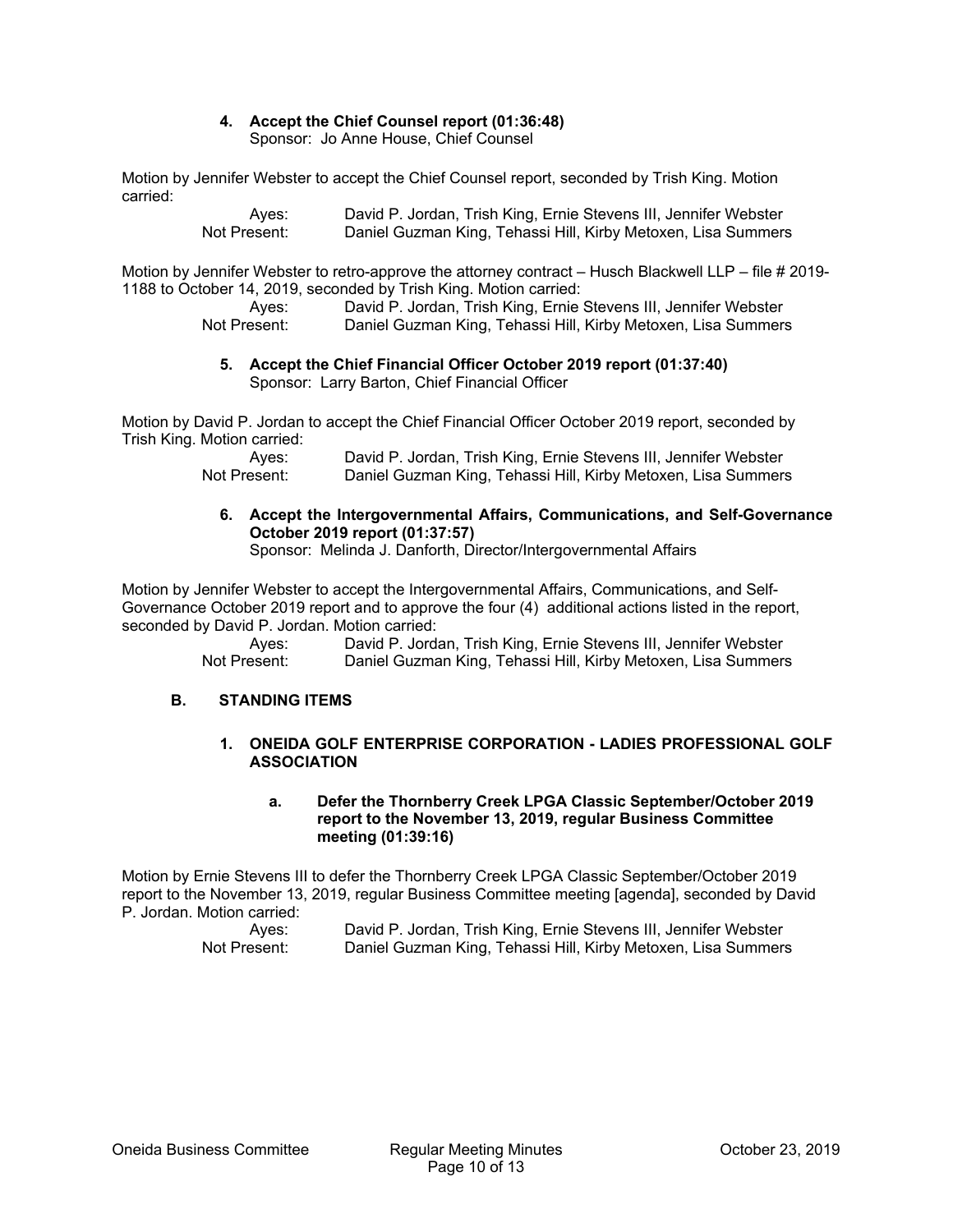#### **C. AUDIT COMMITTEE**

**1. Accept the September 19, 2019, regular Audit Committee meeting minutes (01:39:44)** 

Sponsor: David P. Jordan, Councilman

Motion by Trish King to accept the September 19, 2019, regular Audit Committee meeting minutes, seconded by Jennifer Webster. Motion carried:

Ayes: David P. Jordan, Trish King, Ernie Stevens III, Jennifer Webster<br>Not Present: Daniel Guzman King, Tehassi Hill, Kirby Metoxen, Lisa Summers Daniel Guzman King, Tehassi Hill, Kirby Metoxen, Lisa Summers

**2. Accept the Slots compliance audit and lift the confidentiality requirement (01:40:06)** 

Sponsor: David P. Jordan, Councilman

Motion by Ernie Stevens III to accept the Slots compliance audit and lift the confidentiality requirement, seconded by Jennifer Webster. Motion carried:

> Ayes: David P. Jordan, Trish King, Ernie Stevens III, Jennifer Webster<br>Not Present: Daniel Guzman King, Tehassi Hill, Kirby Metoxen, Lisa Summers Daniel Guzman King, Tehassi Hill, Kirby Metoxen, Lisa Summers

**3. Accept the Central Accounting performance assurance audit and lift the confidentiality requirement (01:40:24)**  Sponsor: David P. Jordan, Councilman

Motion by David P. Jordan to accept the Central Accounting performance assurance audit and lift the confidentiality requirement, seconded by Jennifer Webster. Motion carried:

 Ayes: David P. Jordan, Trish King, Ernie Stevens III, Jennifer Webster Not Present: Daniel Guzman King, Tehassi Hill, Kirby Metoxen, Lisa Summers

**4. Accept the Emergency Management performance assurance audit and lift the confidentiality requirement (01:40:47)**  Sponsor: David P. Jordan, Councilman

Motion by David P. Jordan to accept the Emergency Management performance assurance audit and lift the confidentiality requirement, seconded by Ernie Stevens III. Motion carried:

 Ayes: David P. Jordan, Trish King, Ernie Stevens III, Jennifer Webster Not Present: Daniel Guzman King, Tehassi Hill, Kirby Metoxen, Lisa Summers

**5. Accept the Gaming Valet performance assurance audit and lift the confidentiality requirement (01:41:10)**  Sponsor: David P. Jordan, Councilman

Motion by Jennifer Webster to accept the Gaming Valet performance assurance audit and lift the confidentiality requirement, seconded by Trish King. Motion carried:

| Aves:        | David P. Jordan, Trish King, Ernie Stevens III, Jennifer Webster |
|--------------|------------------------------------------------------------------|
| Not Present: | Daniel Guzman King, Tehassi Hill, Kirby Metoxen, Lisa Summers    |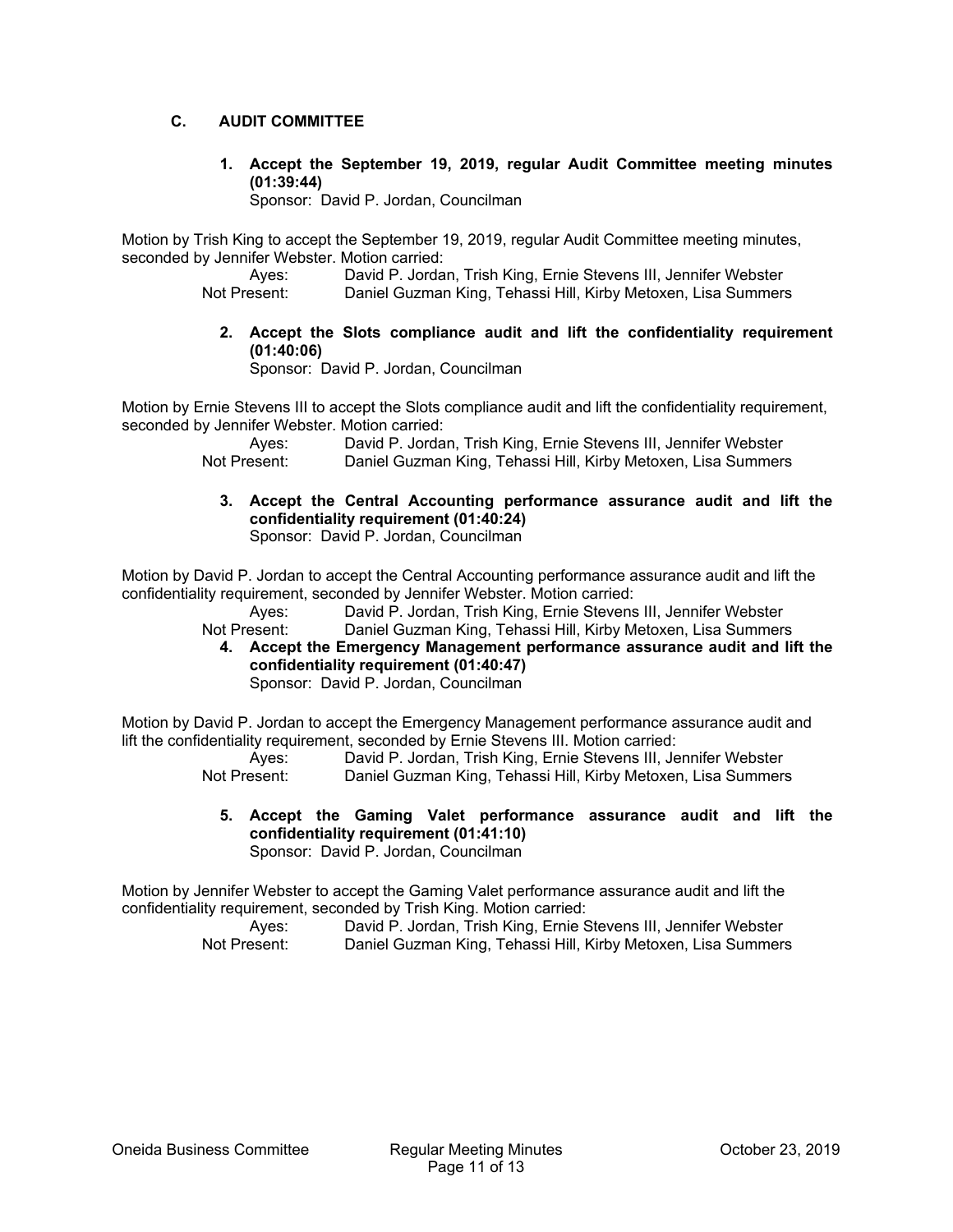**6. Accept the Oneida Experiential Adventures performance assurance audit and lift the confidentiality requirement (01:41:31)**  Sponsor: David P. Jordan, Councilman

Motion by David P. Jordan to accept the Oneida Experiential Adventures performance assurance audit and lift the confidentiality requirement, seconded by Jennifer Webster. Motion carried:

 Ayes: David P. Jordan, Trish King, Ernie Stevens III, Jennifer Webster Not Present: Daniel Guzman King, Tehassi Hill, Kirby Metoxen, Lisa Summers

#### **D. UNFINISHED BUSINESS**

**1. Consider resolution entitled Approval of Use of Economic Development, Diversification and Community Development Fund for ED19-020 Retail – Business & Marketing Plan (01:41:57)** 

Sponsor: Michele Doxtator, Area Manager/Retail Profits

Motion by Jennifer Webster to deny the use of the Economic Development, Diversification and Community Development Fund for ED19-020 Retail – Business & Marketing Plan, seconded by Ernie Stevens III. Motion carried:

 Ayes: David P. Jordan, Trish King, Ernie Stevens III, Jennifer Webster Not Present: Daniel Guzman King, Tehassi Hill, Kirby Metoxen, Lisa Summers

**2. Determine next steps regarding long-term recommendations for Oneida Golf Enterprise financial needs and loans (01:42:48)**  Sponsor: Oneida Business Committee

Motion by David P. Jordan to defer the report regarding the long-term recommendations for Oneida Golf Enterprise's (OGE) financial needs and loans to the November 13, 2019, regular Business Committee meeting agenda and to request the Treasurer, as liaison to OGE, to follow up with the OGE agent, seconded by Ernie Stevens III. Motion carried:

 Ayes: David P. Jordan, Trish King, Ernie Stevens III, Jennifer Webster Not Present: Daniel Guzman King, Tehassi Hill, Kirby Metoxen, Lisa Summers

#### **E. NEW BUSINESS**

**1. Determine next steps regarding Per Capita Plan proposal and sub-team (01:43:24)** 

Sponsor: Trish King, Treasurer

Motion by David P. Jordan to assign Treasurer Trish King, Councilman Kirby Metoxen, Councilwoman Jennifer Webster, Councilman David P. Jordan, Councilman Daniel Guzman King, Chief Financial Officer Larry Barton, Assistant Chief Financial Ralinda Ninham-Lamberies, General Manager Debbie Thundercloud, and Intergovernmental Affairs Director Melinda J. Danforth to the Revenue Allocation Plan/General Welfare Exclusion sub-team, seconded by Jennifer Webster. Motion carried:

| Aves:        | David P. Jordan, Trish King, Ernie Stevens III, Jennifer Webster |
|--------------|------------------------------------------------------------------|
| Not Present: | Daniel Guzman King, Tehassi Hill, Kirby Metoxen, Lisa Summers    |